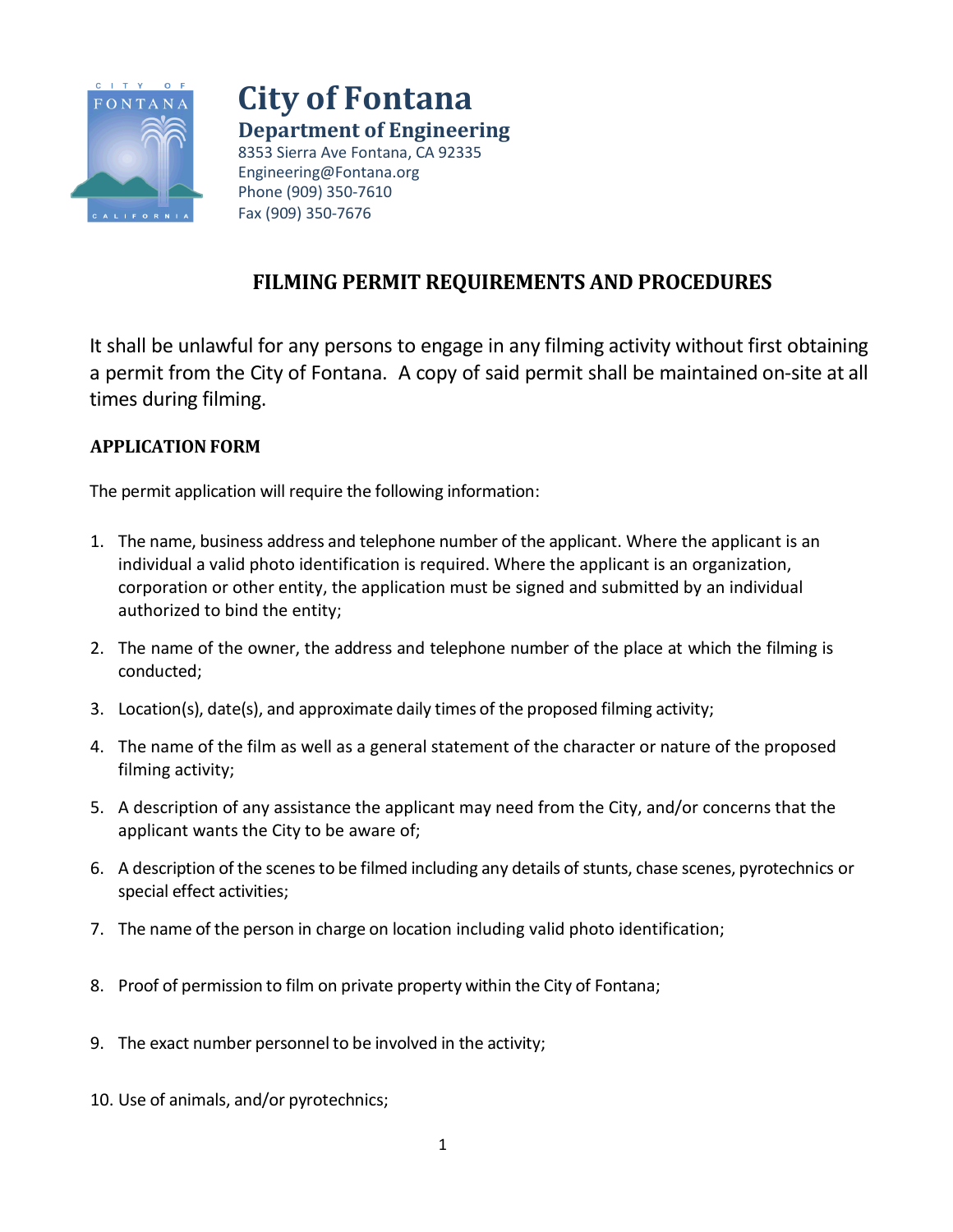- 11. The exact number, type and description of all vehicles and equipment to be involved or parked on city streets during filming activities;
- 12. Information on any food vending taking place during the filming activity;
- 13. The use of any Small Unmanned Aerial Systems (Drones); and
- 14. Where the applicant is a student, an official letter or document from his/her school confirming that he/she is currently enrolled there. In addition, the student must appear in person at the City and present his/her current student identification card and a valid driver's license. Where the student does not have a driver's license, he/she may present a different form of identification that includes his/her photo

\* Note that any filming project that has a significant impact on surrounding roadways, businesses or residences may require additional permits.

### **INSURANCE**

Applicant shall provide proof of Workers Compensation Insurance and a letter of endorsement naming the City of Fontana as additional insured in the amount to be determined by the city manager or designee and no less than:

General Liability: \$1 million Automobile Insurance: \$1 million (when applicable) Pyrotechnics: \$2 million (when applicable) Aircraft Liability: \$10 million (when applicable)

The applicant may be required to post a bond with the Finance Department to indemnify the City for costs of responding to a breach of the conditions upon which the application or permit was approved.

#### **PERMIT FEES**

- 1. An application for a Film Permit shall be accompanied with the application fee. Application fees are based on the City's current fee schedule and are non- refundable.
- 2. Business license fees shall be paid according to Fontana City Code, Chapter 15. The measure of gross receipts shall be the cost of doing business at the designated filming location.
- 3. Filming projects involving special effects (including pyrotechnics, hazardous materials, etc.) will require a fee to cover supervision by the Fire Safety Officer.
- 4. Filming projects within the public right of way may require additional fees to cover the assistance of Police or Public Services personnel (for traffic control, security, etc.) or for road closures.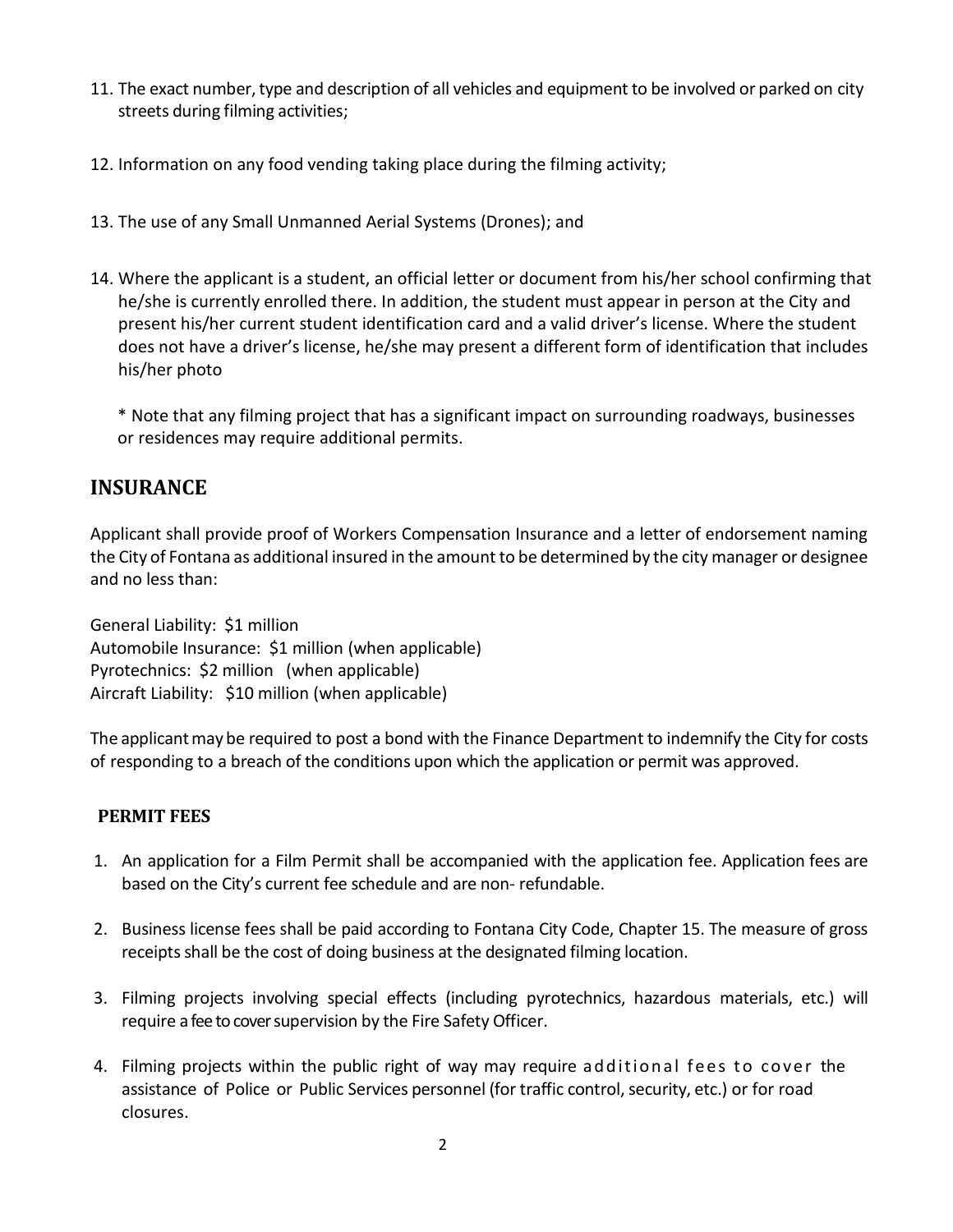- 5. Fees for the use of City services, personnel, and/or City property shall be paid not less than 72 hours prior to filming activities. If the original estimate of the cost of providing City services is insufficient, applicants will be billed for any remaining balance.
- 6. Food vendors and providers shall contact the San Bernardino County's Public Health Department in advance of the filming activity for required permits. The film permit applicant shall obtain copies of temporary food service licenses from food vendors prior to the filming activity. All vendors selling food must have a City of Fontana business license.

#### **STUDENT AND NONPROFIT FILMS**

At the sole discretion of the city manager or designee, the permit fee, insurance requirements or any other city film permit requirement mat be waived in part or in whole for film permits in which the applicant is a student or non-profit organization which qualifies under Section 501(c) (3) of the internal Revenue code as a charitable organization. In the event the city engineer or designee waives any fee, insurance or other requirement, no person, directly or indirectly, shall receive a profit from the marketing and production of the film or from showing the films, or tapes.

#### **CHANGE IN FILMING DATE**

Upon reasonable notice by the permittee in advance of the filming activity, the city manager or designee is authorized, but not required, to change the date for which the film permit has been issued without requiring a new application or payment of an application fee.

#### **PERMIT CONDITIONS**

The city manager or designee may condition the issuance of a filming activity permit by imposing reasonable requirements concerning the time, place and manner of filming activities, including but not limited to the following:

- 1. Requirementsfor the presence of Police, Fire, Building, Public Services and any other appropriate City Employee when required for the particular filming activity at the applicant's expense.
- 2. When filming in a neighborhood or business district, the applicant/production company is responsible for notifying all affected businesses and/or residents prior to the filming activity. The filming notice should include:
	- A. Name of Company and Contact Information
	- B. Name and Type of Production/Type of Filming Activity
	- C. Dates, Times, and Durations of Production Activities
- 3. Requirements concerning the posting of NO PARKING signs and the placement of other traffic control devices will be at the applicant's expense.
- 4. Restrictions on the use of gunfire, explosives and any other activities which generate substantial noise or are determined by the City to be hazardous.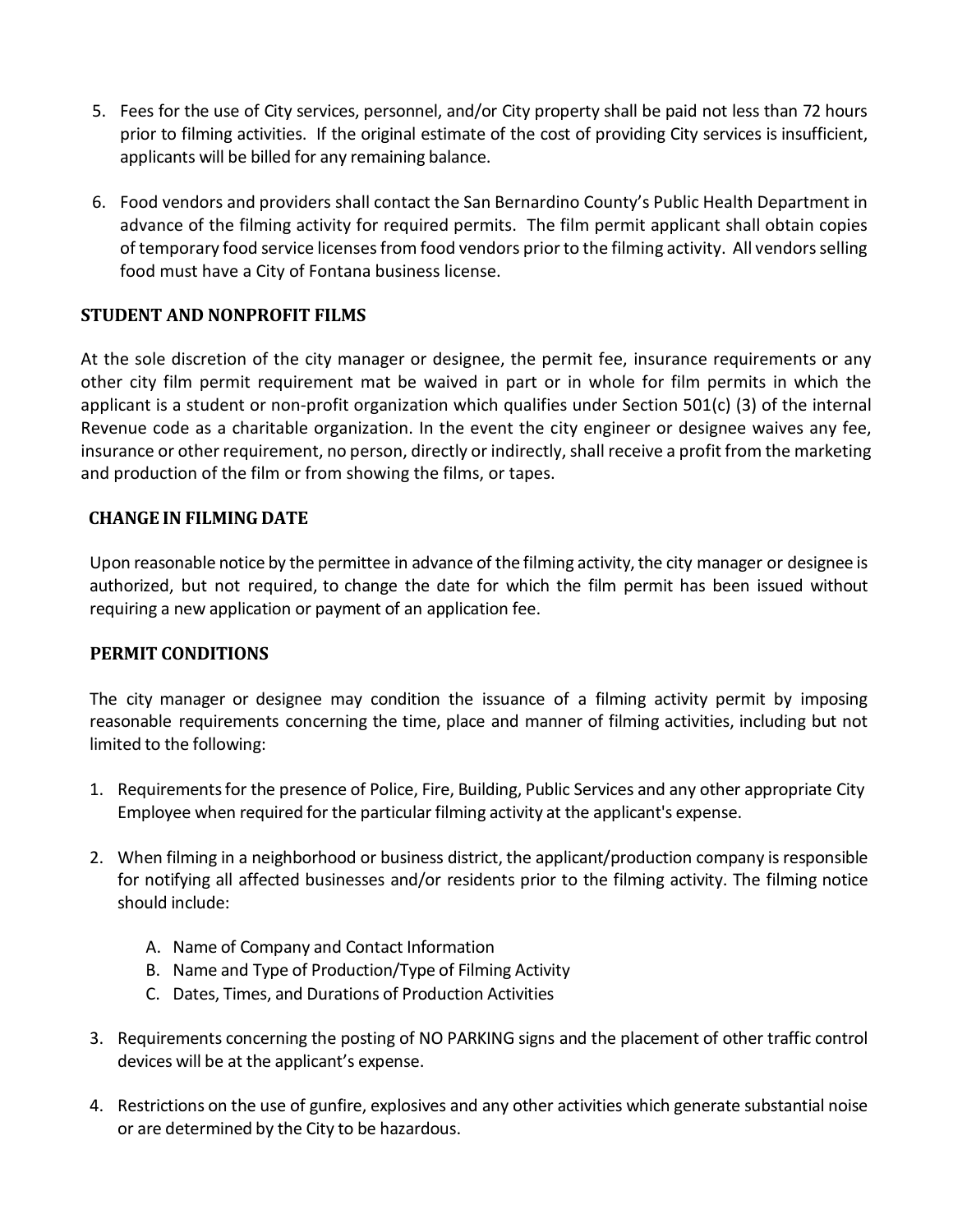- 5. Restrictions on the hours of filming activity.
- 6. Requirements concerning the manner, time and place of filming activities.
- 7. Any filming activity utilizing a Small Unmanned Aerial System (Drone) shall comply with Title 14 of the Code of Federal Regulations (CFR) part 107 and other applicable laws.

#### **PERMIT APPROVALOR DENIAL**

The City reserves the right to deny a permit if it is determined that any of the following conditions exist:

- 1. The filming activity will substantially interfere with the operation of emergency services in the proposed permit area or cause a significant disruption to the public.
- 2. The filming poses an unreasonable risk of personal injury or property damage to people or property not associated with the filming.
- 3. The filming poses an unreasonable risk of damage to public property that could not be quickly and/or fully remediated.
- 4. Use of the filming location, or use of the location during the date or time requested, would unreasonably interfere with the operations of city functions.
- 5. The date and time requested for a particular filming location conflicts with previously issued permits or permissions for filming, outdoor events, or other activities.
- 6. The applicant owes an outstanding debt to the City.
- 7. The applicant previously caused significant damage to public property and, at the time of submitting the application under consideration, failed to adequately repair the damage or pay in full the City's invoice for damage repair and restoration services.
- 8. The applicant previously violated the City's ordinance on two or more occasions, including without limitation by violating a material condition and/or restriction of a permit.
- 9. The applicant failed to complete the required application form, failed to provide complete information, or if the information provided is found to be false in any material detail.
- 10. The particular filming activity would violate any federal, state, and/or local laws.

When the grounds for permit denial can be corrected by imposing reasonable permit conditions, the city manager or designee may, but is not obligated to, impose such conditionsrather than deny the permit.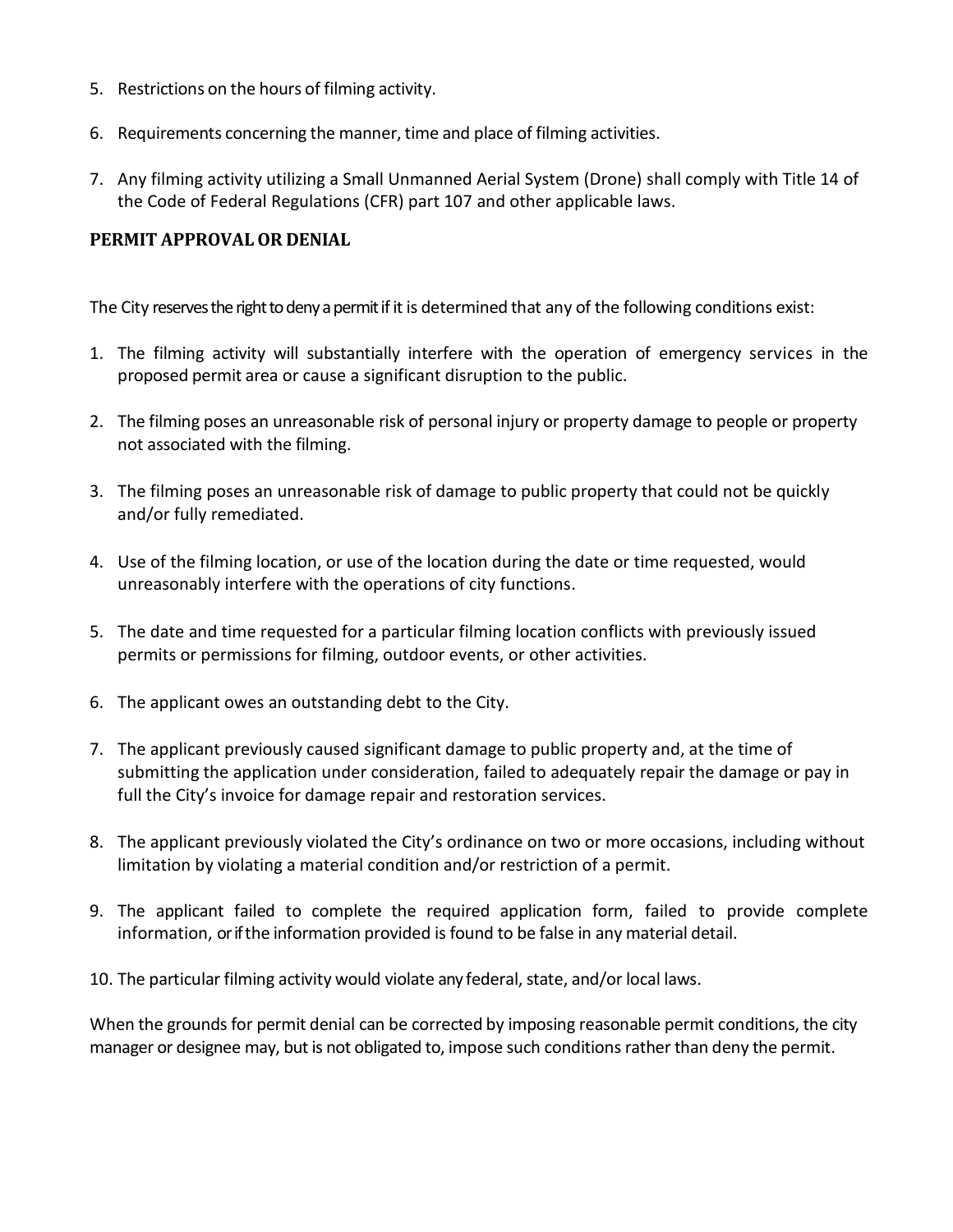#### **DUTIESOF THE PERMITTEE**

- 1. Each permittee shall comply with all terms and conditions of the permit. Failure to comply with all permit terms and conditions is grounds for permit revocation by the city manager or designee.
- 2. Consultation by responsible individual with Police and Fire Departments may be required prior to the event.
- 3. Any and all construction in public right-of-way shall be removed upon completion of filming.
- 4. The film activity location shall be open to inspection by police officers, city officials, and other public official at any time.
- 5. Hazards that may be identified by the Police or Fire Department shall be abated immediately.
- 6. Each permittee shall clean and restore to original condition all city owned property utilized in the filming activity.
- 7. The person in charge of the filming activity shall retain a copy of the film permit on location.
- 8. Permit is subject to immediate revocation by declaration of the Police or Fire Department if any permit conditions are not met and maintained.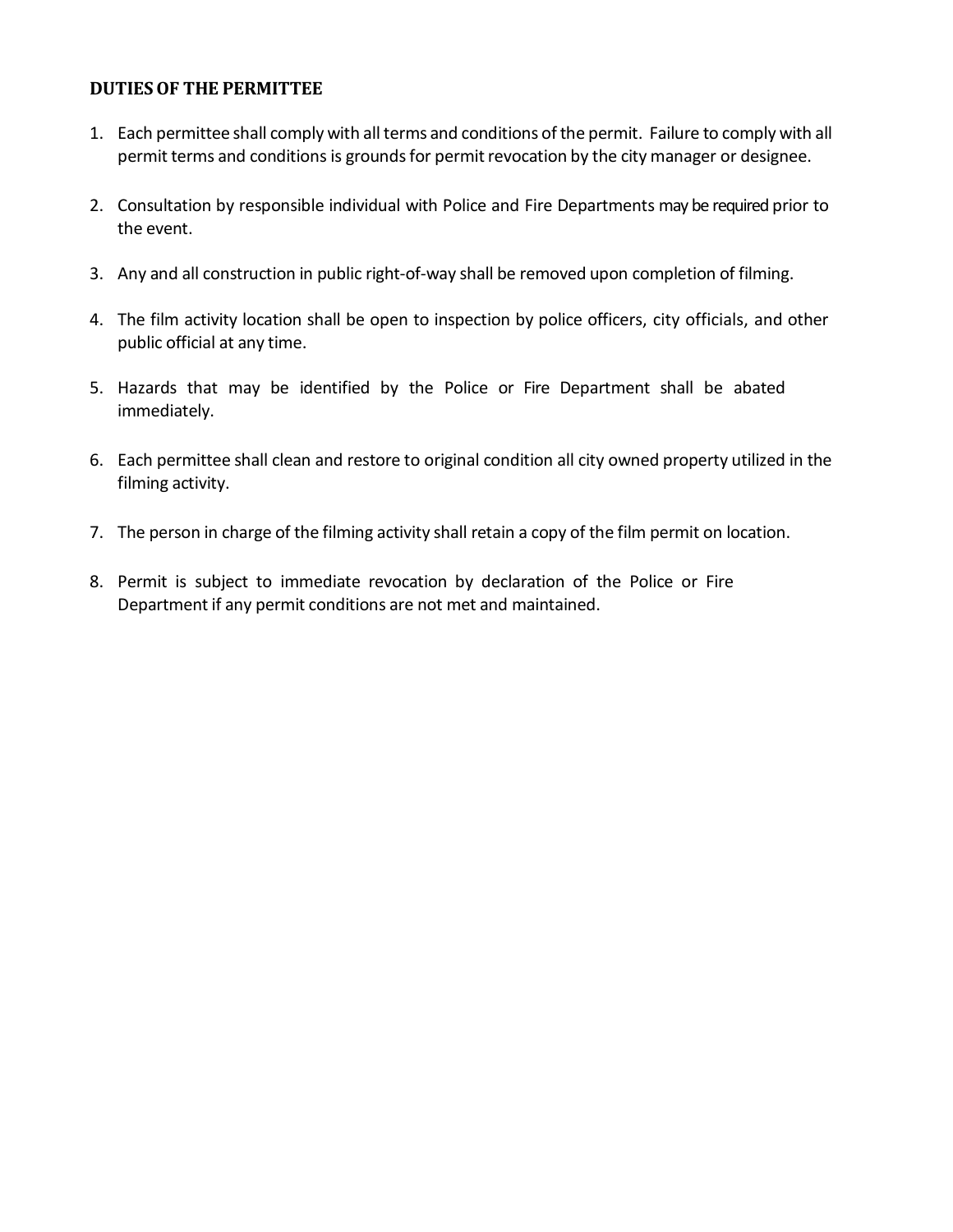

# **City of Fontana PERMIT NO.\_\_\_\_\_\_\_\_\_\_\_\_\_\_\_\_**

Phone (909) 350‐7610 Fax (909) 350‐7676

**Department of Engineering** 8353 Sierra Ave Fontana, CA 92335 Engineering@Fontana.org

**Filming Permit Application**

*Please note that applications for projects requiring City personnel (police, fire, etc.) and/or road closures can require two weeks minimum for review and approval. Filming activities on a public roadway may require a separate Traffic Control Permit.* 

| 1. Production Type<br>$\Box$ Feature Film $\Box$ Music Video $\Box$ Corporate/Training Video | Still Photography (Complete questions 1-5 only) $\Box$ TV Commercial $\Box$ TV Movie $\Box$ TV Episode       |
|----------------------------------------------------------------------------------------------|--------------------------------------------------------------------------------------------------------------|
|                                                                                              | 2. Total Personnel: _________________________ Total Vehicles/Equipment: ________________                     |
| 3. Equipment Detail:                                                                         |                                                                                                              |
|                                                                                              | Cars: ________Trucks: __________Generators: __________RVs: _______ Other: _________________________          |
| 4. Insurance                                                                                 |                                                                                                              |
|                                                                                              | It is the responsibility of the permittee to maintain valid insurance throughout the duration of the permit. |
| Failure to maintain current insurance shall cause the permit to be null and void.            |                                                                                                              |
|                                                                                              |                                                                                                              |
|                                                                                              |                                                                                                              |
|                                                                                              |                                                                                                              |
|                                                                                              |                                                                                                              |

Aircraft Liability Insurance Carrier (when applicable): \_\_\_\_\_\_\_\_\_\_\_\_\_\_\_\_\_\_\_\_\_\_\_\_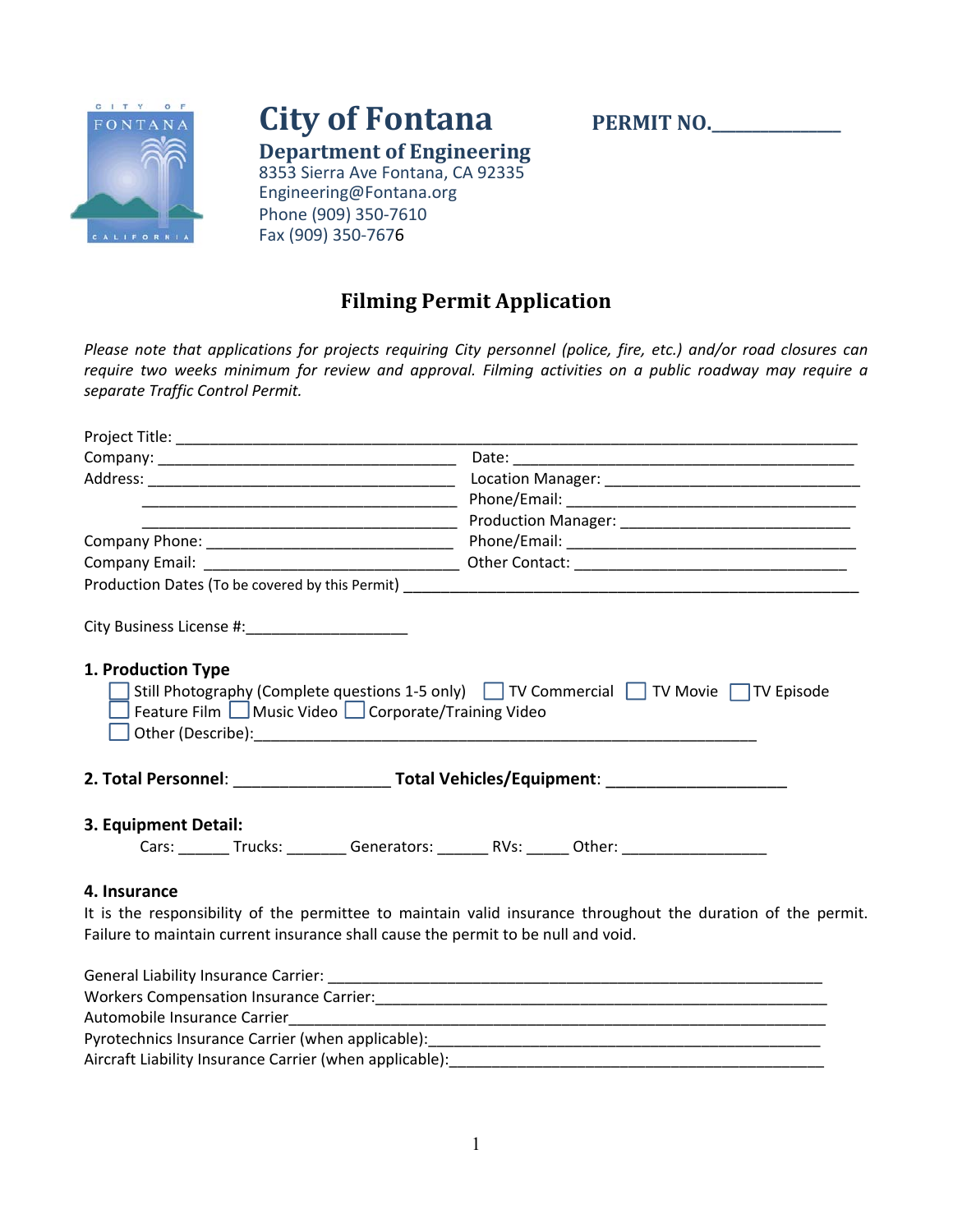#### **5. Location Shoot Specifics**

Please list the specifics for each filming location, including addresses, property owner(s), nearest cross streets and telephone phone numbers. Also describe details of all scenes to be filmed (including animals, pyrotechnics, stunts, etc.). Attach additional sheets if necessary.

| Date(s): | Time(s):<br>Location, Activity, Details of Scenes |  |
|----------|---------------------------------------------------|--|
|          |                                                   |  |
|          |                                                   |  |
|          |                                                   |  |
|          | Contact Information:                              |  |
|          |                                                   |  |
|          |                                                   |  |
|          |                                                   |  |
|          | Contact Information:                              |  |
|          |                                                   |  |
|          |                                                   |  |
|          |                                                   |  |
|          | Contact Information:                              |  |

\*Prep/Film/Strike

#### **6. Filming within the Public Right of Way**

If filming is planned on City streets or City facilities, please submit a site plan showing location(s) of filming, cast, crew, vehicle(s), and route(s) traveled in order to film a scene.

 \_\_\_\_\_\_\_\_\_\_\_\_\_\_\_\_\_\_\_\_\_\_\_\_\_\_\_\_\_\_\_\_\_\_\_\_\_\_\_\_\_\_\_\_\_\_\_\_\_\_\_\_\_\_\_\_\_\_\_\_\_\_\_\_\_\_\_\_\_\_\_\_\_\_\_\_\_\_\_\_\_\_\_\_\_\_\_\_\_ \_\_\_\_\_\_\_\_\_\_\_\_\_\_\_\_\_\_\_\_\_\_\_\_\_\_\_\_\_\_\_\_\_\_\_\_\_\_\_\_\_\_\_\_\_\_\_\_\_\_\_\_\_\_\_\_\_\_\_\_\_\_\_\_\_\_\_\_\_\_\_\_\_\_\_\_\_\_\_\_\_\_\_\_\_\_\_\_\_

 **Site Plan Attached Site Plan will be submitted\_\_\_\_\_\_\_\_\_** (Date)

Describe your plan for controlling traffic (i.e., personnel and devices to direct traffic).

Police Escort Required Traffic Control /Detour Plan Required

 Note: Because of Jurisdictional, Operational and Liability issues, the City does not allow outside agencies (CHP, Sheriff, etc.) to provide traffic control within the public right of way for filming projects.

 If filming is to take place on City Streets or City Facilities, please describe your planned arrangements for temporary restrooms and removal of refuse generated by your production:

 \_\_\_\_\_\_\_\_\_\_\_\_\_\_\_\_\_\_\_\_\_\_\_\_\_\_\_\_\_\_\_\_\_\_\_\_\_\_\_\_\_\_\_\_\_\_\_\_\_\_\_\_\_\_\_\_\_\_\_\_\_\_\_\_\_\_\_\_\_\_\_\_\_\_\_\_\_\_\_\_\_\_\_\_\_\_\_\_\_ \_\_\_\_\_\_\_\_\_\_\_\_\_\_\_\_\_\_\_\_\_\_\_\_\_\_\_\_\_\_\_\_\_\_\_\_\_\_\_\_\_\_\_\_\_\_\_\_\_\_\_\_\_\_\_\_\_\_\_\_\_\_\_\_\_\_\_\_\_\_\_\_\_\_\_\_\_\_\_\_\_\_\_\_\_\_\_\_\_

**7. Stunts/Special Effects:** If your project will include stunts or special effects, please provide detailed Information about the stunts/special effects planned: \_\_\_\_\_\_\_\_\_\_\_\_\_\_\_\_\_\_\_\_\_\_\_\_\_\_\_\_\_\_\_\_\_\_\_\_\_\_\_\_\_\_\_

| Pyrotechnics Specifics:                         |            |  |
|-------------------------------------------------|------------|--|
| Pyrotechnician:                                 | License #: |  |
| Wild Animals to be used:                        |            |  |
| Fire Department Inspection/Supervision Required |            |  |

\_\_\_\_\_\_\_\_\_\_\_\_\_\_\_\_\_\_\_\_\_\_\_\_\_\_\_\_\_\_\_\_\_\_\_\_\_\_\_\_\_\_\_\_\_\_\_\_\_\_\_\_\_\_\_\_\_\_\_\_\_\_\_\_\_\_\_\_\_\_\_\_\_\_\_\_\_\_\_\_\_\_\_\_\_\_\_\_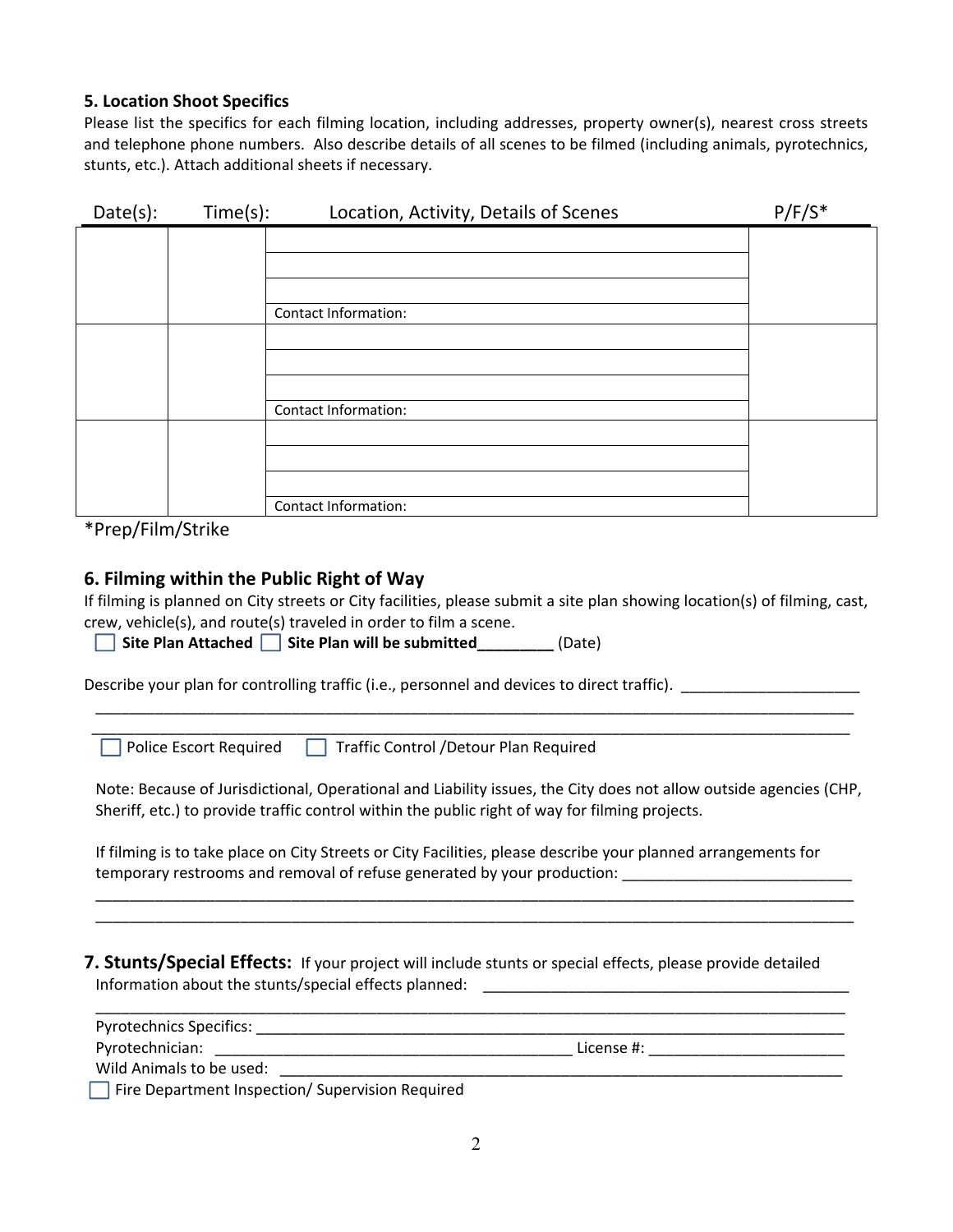Note: The Fire Department will require additional information (site plans, vicinity maps etc. showing locations for emergency vehicle access, structures, medical services, fire protection devices, etc.)

**8. Aerial Stunts/Elements:** Please detail any aerial stunts, helicopter landings, hot‐air balloons, etc. to be utilized in your shoot.

\_\_\_\_\_\_\_\_\_\_\_\_\_\_\_\_\_\_\_\_\_\_\_\_\_\_\_\_\_\_\_\_\_\_\_\_\_\_\_\_\_\_\_\_\_\_\_\_\_\_\_\_\_\_\_\_\_\_\_\_\_\_\_\_\_\_\_\_\_\_\_\_\_\_\_\_\_\_\_\_\_\_\_\_

**9. Food Vending:** Will any food be sold or provided at the site of the filming activity? If yes, food vendors and providers shall contact the San Bernardino County's Public Health Department in advance of the filming activity for required permits. The film permit applicant shall obtain copies of temporary food service licenses from food vendors prior to the filming activity. All vendors selling food must have a City of Fontana business license.

**10.** Will the filming activity involve the use of any Small **Unmanned Aerial Systems (Drones)**?\_\_\_\_\_\_\_\_\_\_\_\_\_\_\_\_\_

| This Section to be Completed by City Staff                                          |  |                  |                                                                                                                       |               |  |  |
|-------------------------------------------------------------------------------------|--|------------------|-----------------------------------------------------------------------------------------------------------------------|---------------|--|--|
| <b>ROUTING Approved Denied</b>                                                      |  | <b>Date Date</b> | <b>Comments/Fees/Conditions</b>                                                                                       |               |  |  |
| Enginering                                                                          |  |                  |                                                                                                                       |               |  |  |
| Police Dept                                                                         |  |                  |                                                                                                                       |               |  |  |
| <b>Fire Dept</b>                                                                    |  |                  |                                                                                                                       |               |  |  |
| <b>Public Works</b>                                                                 |  |                  |                                                                                                                       |               |  |  |
| Comm. Services                                                                      |  |                  | <u> 1989 - Jan Samuel Barbara, margaret e popular e popular e popular e popular e popular e popular e popular e p</u> |               |  |  |
| <b>Business License</b>                                                             |  |                  |                                                                                                                       |               |  |  |
| Planning                                                                            |  |                  |                                                                                                                       |               |  |  |
| Building & Safety                                                                   |  |                  |                                                                                                                       |               |  |  |
| <b>Risk Mgmt</b>                                                                    |  |                  |                                                                                                                       |               |  |  |
| <b>Required Attachments:</b>                                                        |  |                  |                                                                                                                       |               |  |  |
| No Special Attachments Required                                                     |  |                  | Property Owner(s) Permission Site Plan                                                                                |               |  |  |
| Homeowner Association Permission   Traffic Control Permit                           |  |                  |                                                                                                                       |               |  |  |
|                                                                                     |  |                  |                                                                                                                       |               |  |  |
| Any Additional Conditions of Approval: New York Conditional Conditions of Approval: |  |                  |                                                                                                                       |               |  |  |
|                                                                                     |  |                  |                                                                                                                       |               |  |  |
| <b>Advance Notifications Required</b>                                               |  |                  |                                                                                                                       |               |  |  |
|                                                                                     |  |                  |                                                                                                                       |               |  |  |
|                                                                                     |  |                  | Date:                                                                                                                 |               |  |  |
| Total Due: 1994                                                                     |  |                  |                                                                                                                       |               |  |  |
|                                                                                     |  |                  |                                                                                                                       |               |  |  |
| This permit will be effective                                                       |  |                  | (Date & Time) Through                                                                                                 | (Date & Time) |  |  |

#### **9. General Conditions:**

Permittee agrees to all the terms and conditions of this permit including provisions listed at the bottom of this form and any attachments.

Permittee waives all claims against City, its officers, agents and employees, for loss or damage caused by, arising out of or in any way connected with the exercise of this permit and permittee agrees to hold harmless, indemnity and defend City, its officers, agents and employees, from any and all loss, damage or liability which may be suffered or incurred by City, its officers, agents and employees caused by, arising out of or in any way connected with exercise by permittee of the rights hereby permitted, except those arising out of the sole negligence of City. City shall have the privilege of inspecting the premises covered